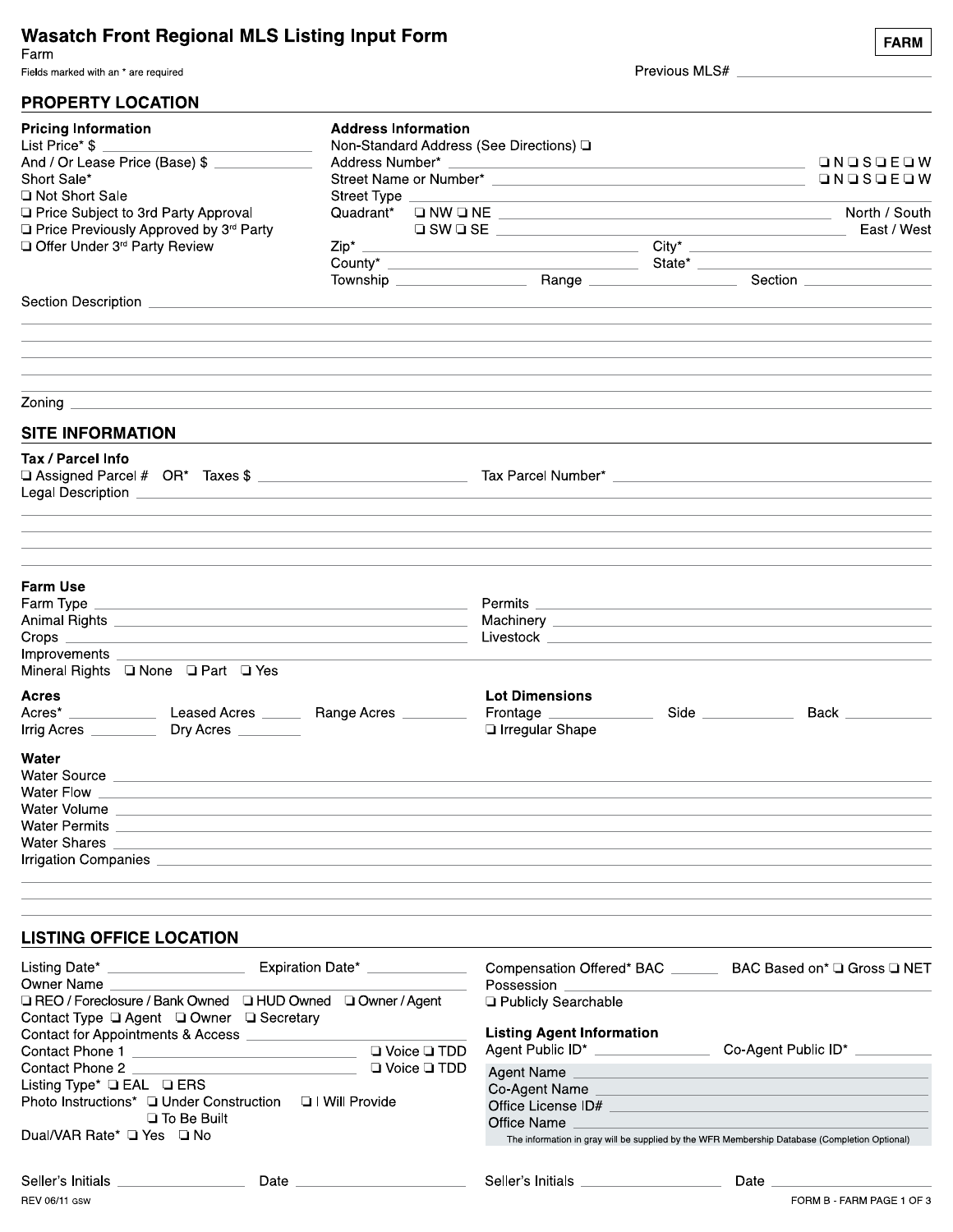#### **Connection Fees**

Recommended Maximum 5\*  $\Box$  Gas  $\Box$  Irrigation  $\square$  None **D** Power □ Sewer □ Water □ See Remarks

## Water

Recommended Maximum 3\* Available □ Connected **Q** Culinary Not Available □ Not Connected **D** Private □ Secondary  $\Box$  Spring  $\Box$  Well(S) □ See Remarks

## **Driveway / Access**

Recommended Maximum 2\* □ Asphalt □ Circular □ Common Drive □ Concrete  $\Box$  Dirt **Q** Gravel □ See Remarks

#### **Ext. Special Features**

Recommended Maximum 5\*  $\square$  Barn  $\Box$  Bunkhouse □ Cement Ditches  $\Box$  Corral(S) Grain Elevator □ Out Buildings Rail Spur  $\Box$  Silo □ See Remarks **Irrigation** 

## Recommended Maximum 5\* Available □ Gravity

- Not Available □ Pressurized □ Pressurized. Stubbed  $\Box$  Pumped □ Rights, Owned Rights, Rented Shares, Owned Shares, Rented Springs, Developed □ Well, Pumped □ Well. Artesian
- □ See Remarks

## **Land Use**

Recommended Maximum 5\* **D** Fruit Trees □ Grain  $\Box$  Hav Landscaping, Full Landscaping, Part Mature Trees  $\Box$  Pasture Pasture, Sub-irrigated  $\Box$  Pines **Q** Row Crops □ Sage □ Scrub Oak  $\Box$  Stream □ Terraced Yard Vegetable Garden □ Weeds □ See Remarks

#### **Lot Facts**

Recommended Maximum 10\* Additional Land Available □ Corner Lot □ Curb & Gutter **D** Fenced, Full □ Fenced. Part □ Sidewalks Terrain, Flat □ Terrain. Grad Slope Terrain, Hilly **Terrain, Mountain** Terrain, Steep Slope View. Lake View, Mountain View, Valley □ Wooded □ See Remarks

## **Terms**

Recommended Maximum 10\* Assumption, Qualify Assumption, Simple Available TQ Lease □ Cash □ Commercial Fin Req □ Conventional □ Exchange \$ Equity For Exchange Only □ Lease Option Owner 2nd □ Seller Finance □ Seller Will Subordinate □ See Remarks

#### **Utilities**

Recommended Maximum 5\* Gas, Available Gas, Connected Gas, Not Available □ Gas, Not Connected Power, Available Power, Connected Power, Not Available Power, Not Connected □ Sewer. Available □ Sewer. Connected □ Sewer, Not Available □ Sewer. Not Connected □ Sewer, Private □ Sewer. Public □ Sewer, Septic Tank □ See Remarks

## Zonina

Recommended Maximum 5\* Agricultural Airprt Dist. / Flght Path □ Commercial □ Floodplain □ Forestry & Recreation □ Historic / Landmark Indust. / Manufact. □ Medical □ Mining / Quarry Mobile / Modular Home □ Motel / Hotel Office / Business Park Open Space District Overlay Pub. Lands / Serv. / Activ. Res. - Multi Family Res. - Single Family □ See Remarks